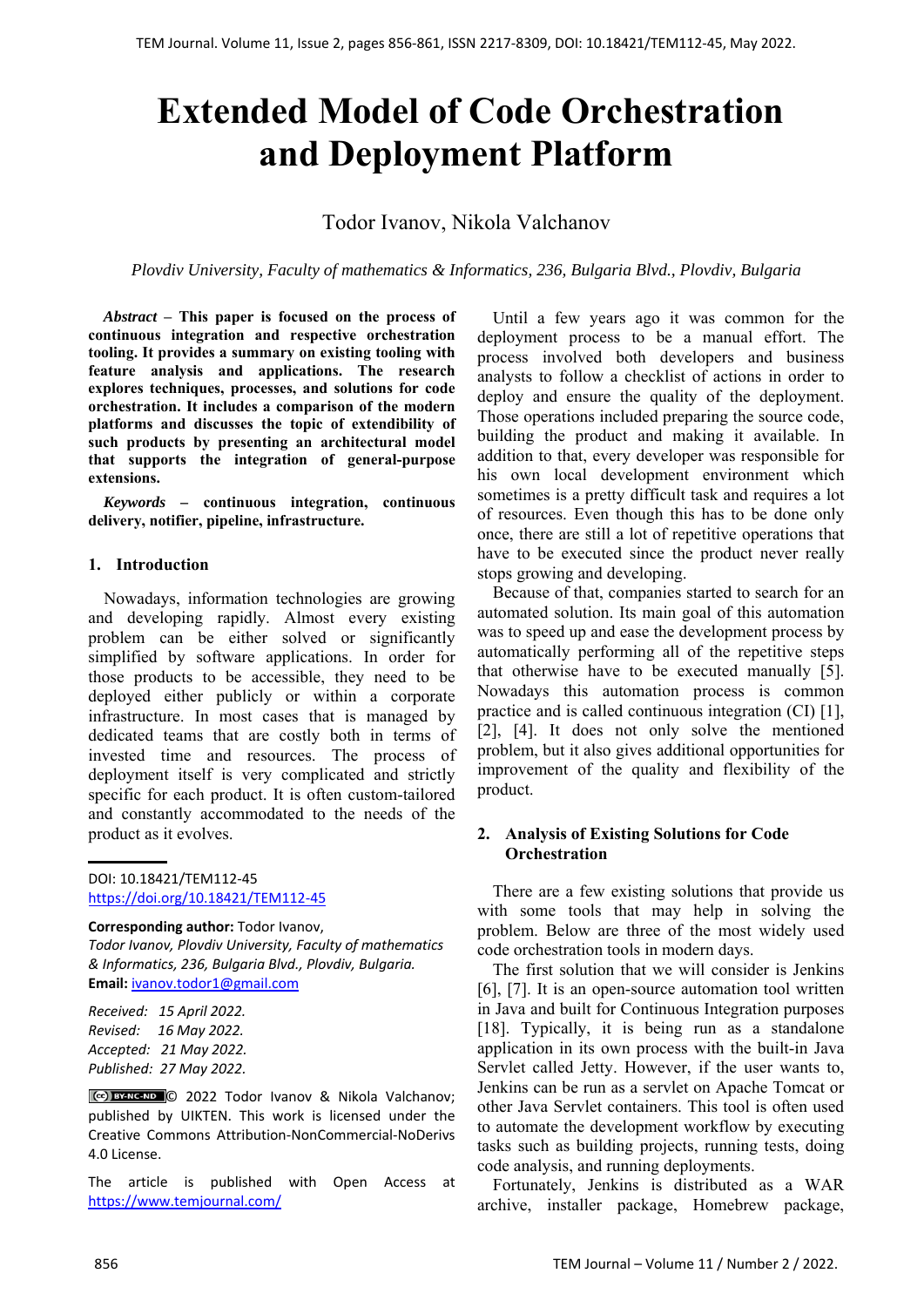Docker image and as a source code and that allows the users to run it on almost any platform and OS. It produces a web user interface and accepts calls to its REST API. When one runs Jenkins for the first time, it creates an administrative user with a long random password, which we can paste into its initial webpage to unlock the installation. Once installed, one can either choose to get plugins or continue with the native product.

In order to achieve the process of Continuous Integration (CI) in Jenkins, we need to create pipelines [6]. The pipelines are a set of commands that are executed by any order, and they automate certain tasks. These pipelines are configurable files that are handled by the Jenkins Server. It depends on the project architecture, but sometimes one might need several different environments to test his builds. This cannot be done by a single Jenkins server. Also, if larger and heavier projects get built on a regular basis then a single Jenkins server cannot simply handle the entire load. In that case, one will need to take advantage of the Jenkins distributed architecture.

In the distributed architecture [12], [17], Jenkins uses Master-Slave instances that communicate through TCP/IP to manage the build processes. The master instance is the Main Jenkins server, and its job is to handle the main tasks like:

- $\blacksquare$  Scheduling build jobs;
- Monitoring slave instances;
- Dispatching build tasks to the slave instances for actual execution;
- Recording and presenting build results;
- Sometimes, if needed, executing build jobs directly.

That being said, the slave instances are responsible for just doing the job. They are Java executables that run on a remote machine and listen for master commands through the communication channel. Jenkins Slaves usually:

- can run on different operating systems and machines;
- Listen for requests from the master instance;
- Execute build jobs that are dispatched by the master instance.

In addition, a configuration can be done in which we can specify a slave instance to always run tasks for a certain project.

In order to execute any build or testing job, Jenkins takes advantage of Webhooks [8]. The Jenkins server checks the code repository at certain intervals and if any changes are made to the source code, it triggers a job. This job is executed by a predefined pipeline and that allows us to know which change is getting tested, which change is sitting in the queue or when

the build is broken. In the build pipeline the build as a whole is broken down into sections, such as the unit tests, acceptance tests, packaging, reporting and deployment phases. The pipeline phases can be executed in series or in parallel, and if one phase is successful, it automatically moves on to the next phase (hence the relevance of the name "pipeline").

While one uses the web UI to create pipelines [15], the current best practice is to create a Jenkinsfile and place it in the repository. These files can be declarative or scripted. The simpler of the two, the declarative one, uses Groovy-like syntax. It consists of a "pipeline" block, which in turn, has nested "stage" blocks that describe executable steps.

When it comes to pricing, Jenkins is free. Comparing it to TeamCity or Travis [9], [10], which requires us to pay a subscription after the free trial; here we will only need to pay for the machine that one is going to use to host it. That, and the fact that it is basically community driven and has thousands of free plugins, makes it a great choice as a continuous integration tool.

TeamCity [13], [14] is considered the best alternative to Jenkins. It is secure out of the box and offers extremely stable plugins. It also got handy integrations with xUnit and other code coverage tools. Like Jenkins, this tool is often used for Java and .NET projects.

Installing and configuring TeamCity is easy as it only involves downloading the appropriate TeamCity Server installer package and executing the installation instructions. It provides a few pre-built options that can run on different environments like Windows, Linux, macOS and via Docker. All of them come with a bundled Tomcat in some way so the user does not need to install it manually. Unfortunately, TeamCity is only available on premise. If one would like to host it himself, he will have to set up a proxy server like Nginx.

By installing TeamCity Server, we get a web application that is responsible for the core functionality of the product. It gives a rich user interface that helps distribute the jobs (builds) to TeamCity agents and aggregate their results. Using the UI, the user can configure, setup and manage the entire build and all of its steps [11]. This makes it easy to use as it does not require any additional experience or domain-specific knowledge.

To run any jobs in TeamCity, one needs agents. These agents can be different depending on the job that they will execute. A fresh TeamCity server has one registered build agent by default that runs on the same machine. Additionally, TeamCity will add a version control system (VCS) trigger automatically when creating a project or building a configuration from a repository URL. If such change occurs, a build is being queued.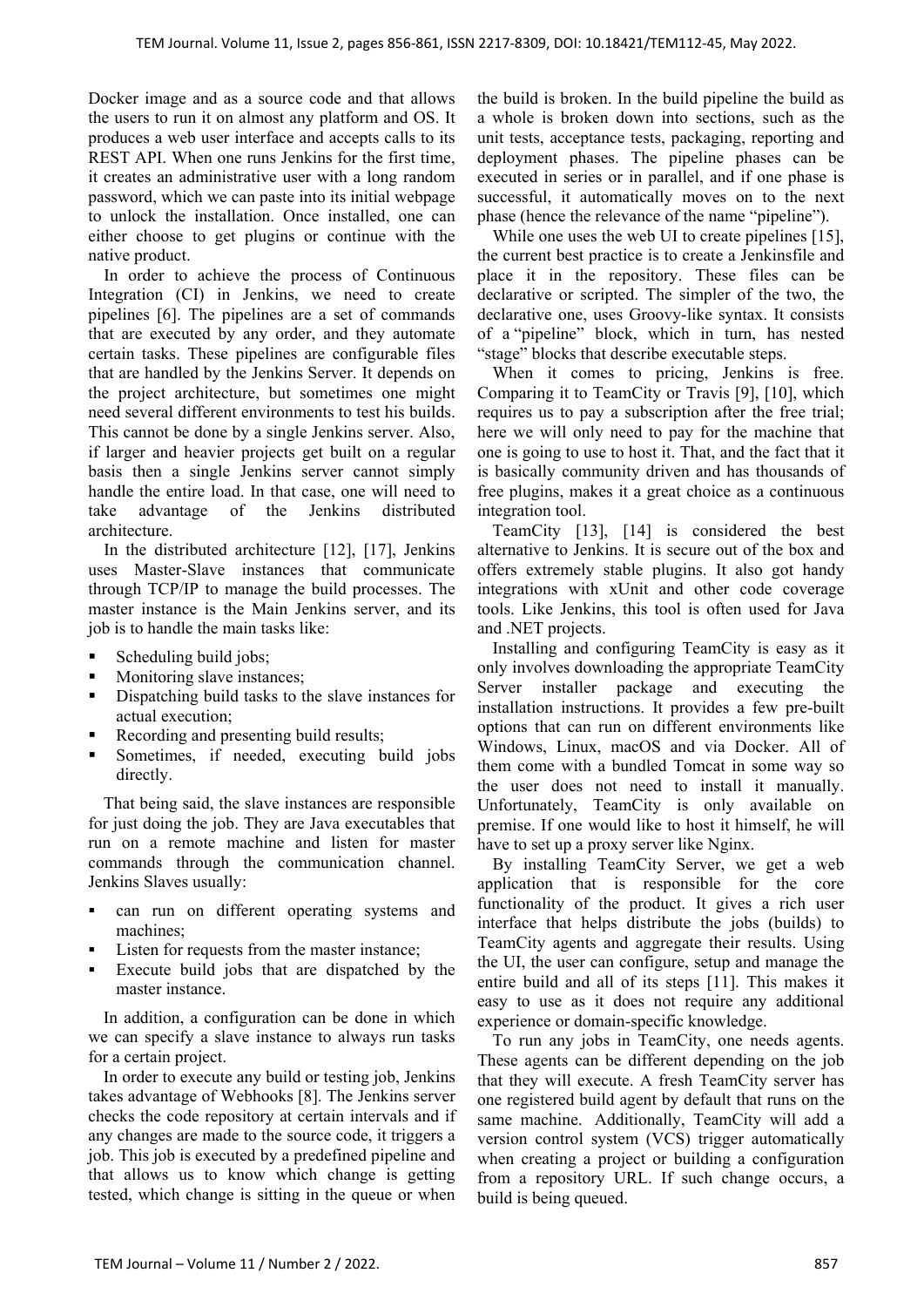Whenever a build is placed in the queue, the first free agent takes it up and tries to execute it. Since the build itself is separated into steps, each step is executed consecutively after the previous one finishes, and the result can be either a simple status or an artifact. Usually, artifacts are published to the TeamCity Server and can be seen or downloaded. The main purpose of these artifacts is to allow the builds to be connected into a build chain called pipelines. They are often designed to compile, test, and deploy a certain project, but one can create them for any other goal. Furthermore, if the desired building or testing framework is not supported, TeamCity provides an option for the end user to create custom scripts that can extend the capabilities of the agents. These scripts are implemented with service messages, which are specially constructed pieces of text that pass commands or information about the build from the script to the TeamCity server. However, in order for the custom scripts to be executed by the TeamCity agent, they need to be explicitly written to the standard output stream of the process.

Unfortunately, TeamCity does not provide its full capabilities for free. Taking into consideration that it is only available on premise, it comes with a standard payment subscription package. We can use the free version of the tool with some limited functionalities, which in my opinion is a good option when you try to explore the possibilities of the tool or you can purchase an additional license for the full set of the instruments.

TravisCI [16] is another widespread alternative for continuous integration. It allows developers to quickly and easily build, test, and deploy code. The tool is developed mainly in Ruby and currently it is maintained by the Travis CI Community.

The good thing about Travis is that we don't really need to install it. It is available on premise as a SaaS and the only thing a user needs in order to use it, is an account. Travis is usually integrated with projects that are hosted in Version Control Systems like Github, Bitbucket and Gitlab. It supports the most popular programming languages and can easily run builds and tests on your code.

In order to use TravisCI in our product, all we need to do is to provide a configuration file. This file has to be located in the repository that will take advantage of the CI and has to follow the YAML syntax. The user will need to approve TravisCI's contribution request to the repository and after that the functionalities will be available for every open merge request.

TravisCI differs from Jenkins and TeamCity because it cannot really execute pipelines out of the box. It is possible, but in order to achieve that, the user has to do additional configurations out of the VCS. These configurations have to be applied directly to the Travis infrastructure.

Usually, the tool comes with VCS webhooks integration out of the box. This allows the jobs to be executed every time a new commit or a merge request arrives. Some of the reasons that people depend on this CI are running tests, generating test reports, analyzing the results and providing code quality analysis. Each job is responsible for checking whether the code can compile and follow the predefined coding standards.

The configuration of Travis itself is placed in the Travis YAML file, which is part of the repository. There are predefined steps that can be used as hooks and the user can execute different commands in them. After the job has completed, a detailed report is generated and is available for the maintainer of the repository.

Unfortunately, Travis does not provide any free version. In order to explore the functionalities of the tool, the users can take advantage of the free trial version for 30 days and then they should either purchase a license or cancel their subscription.

We can see from the research above that all of the platforms provide a set of the same features which we can label as core functionalities. All of these features are illustrated below in the Table 1.

*Table 1. Feature comparison* 

|                                               | TeamCity | TravisCI | Jenkins |
|-----------------------------------------------|----------|----------|---------|
| Web Hooks                                     |          |          |         |
| <b>Git Operations</b>                         |          |          |         |
| Use CLI                                       |          |          |         |
| Create<br>Downloadable<br>artifacts           |          |          |         |
| Run SSH remote<br>command                     |          |          |         |
| Works with<br>microservice<br>architecture    |          | X        |         |
| Has REST API                                  |          | X        |         |
| Support master-<br>slave workers or<br>agents |          | X        |         |
| Has web UI                                    |          |          |         |
| Can be self-<br>hosted                        |          |          |         |

By reviewing the table [Table 1] above, we can come to the conclusion that most of the systems implement the following features out of the box:

- Webhooks
- Git operations
- Downloadable artifacts
- **SSH** commands
- Web UI
- Self-hosting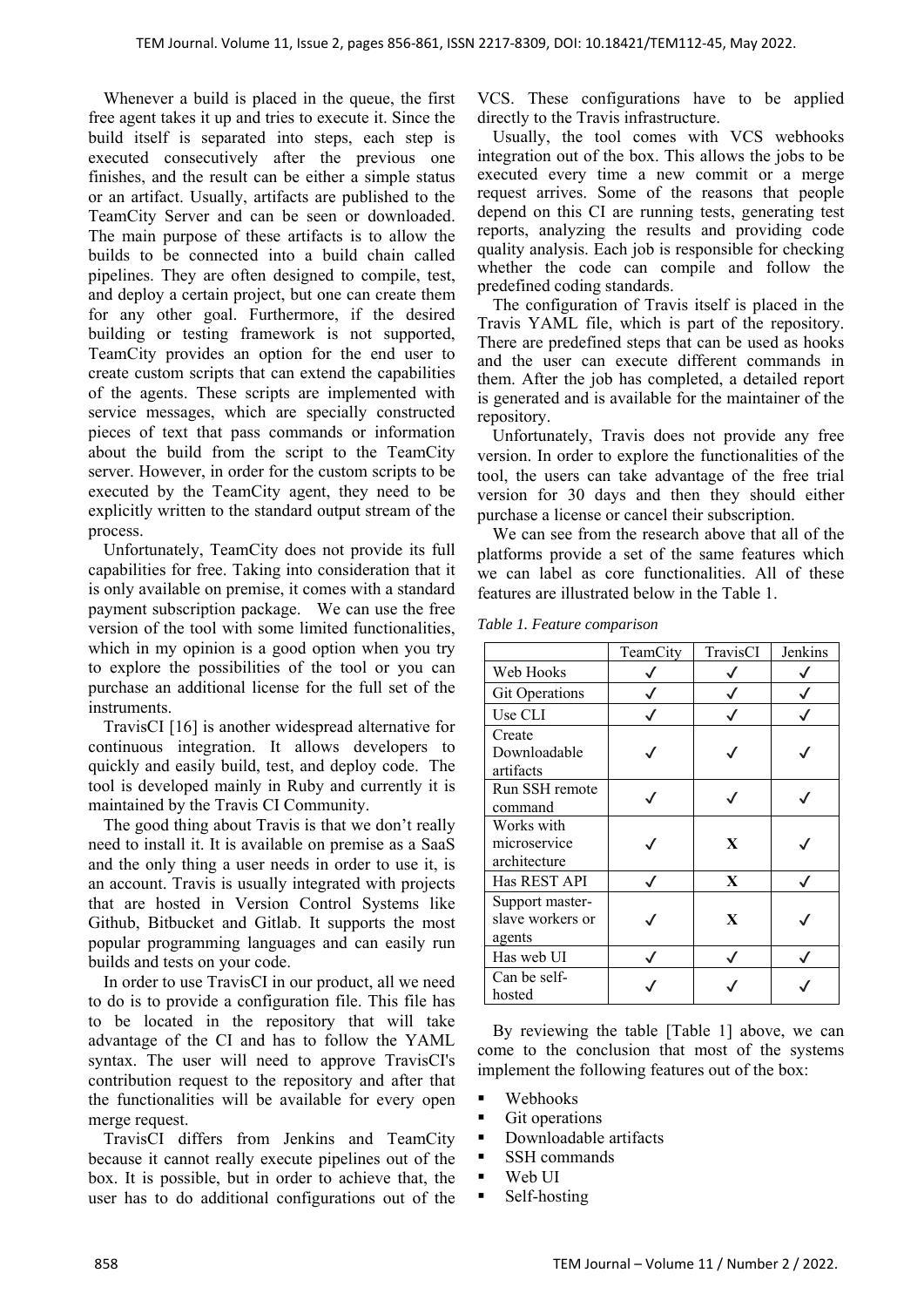## **3. Extended Model of Code Orchestration Platform**

In order to adapt the currently existing core functionalities and to expose an extendable architecture for continuous integration [2] and continuous delivery [3], we can take a look at the following diagram [Figure 1]:

#### *3.3.Agents*

The agents are the job runners of the CI. Their responsibility is to execute already configured tasks that are chained in a pipeline. Each agent is responsible for a single job at a certain point of time and whenever the job completes, he claims the next one in the queue.



*Figure 1. Extendable architecture for continuous integration* 

## *3.1.Git and Hooks*

The process of CI/CD starts with a notification to the CI tool from the version control system. The hooks are responsible for providing a channel for communication between the source, which is located in the version control system and the job runner, which is the CI.

#### *3.2.Queue*

The queue is a part of the core functionality of the CI tool. It is responsible for handling pending jobs until an agent is free to claim them. The jobs are added and then assigned to an agent by the order they entered the queue (e.g. the oldest job is with the highest priority).

#### *3.4.Pipeline*

The pipeline is a sequence of jobs that needs to run consecutively. Each pipeline is specifically defined with a configuration that gives a detailed description of each step and how it should be executed. Whenever the pipeline finishes it can produce artifacts.

#### *3.5.CI Notifier*

The role of the CI Notifier is to expose events that can be fired after a specific action or step from the CI infrastructure has started or completed. These steps can be part of a pipeline, system events or any custom-made hooks. The notifier will allow external middlewares or plugins to be registered as listeners and to execute additional tasks without changing and affecting the existing pipelines. The number of events that the notifier will expose depends on the amount of stages that we define for a specific pipeline.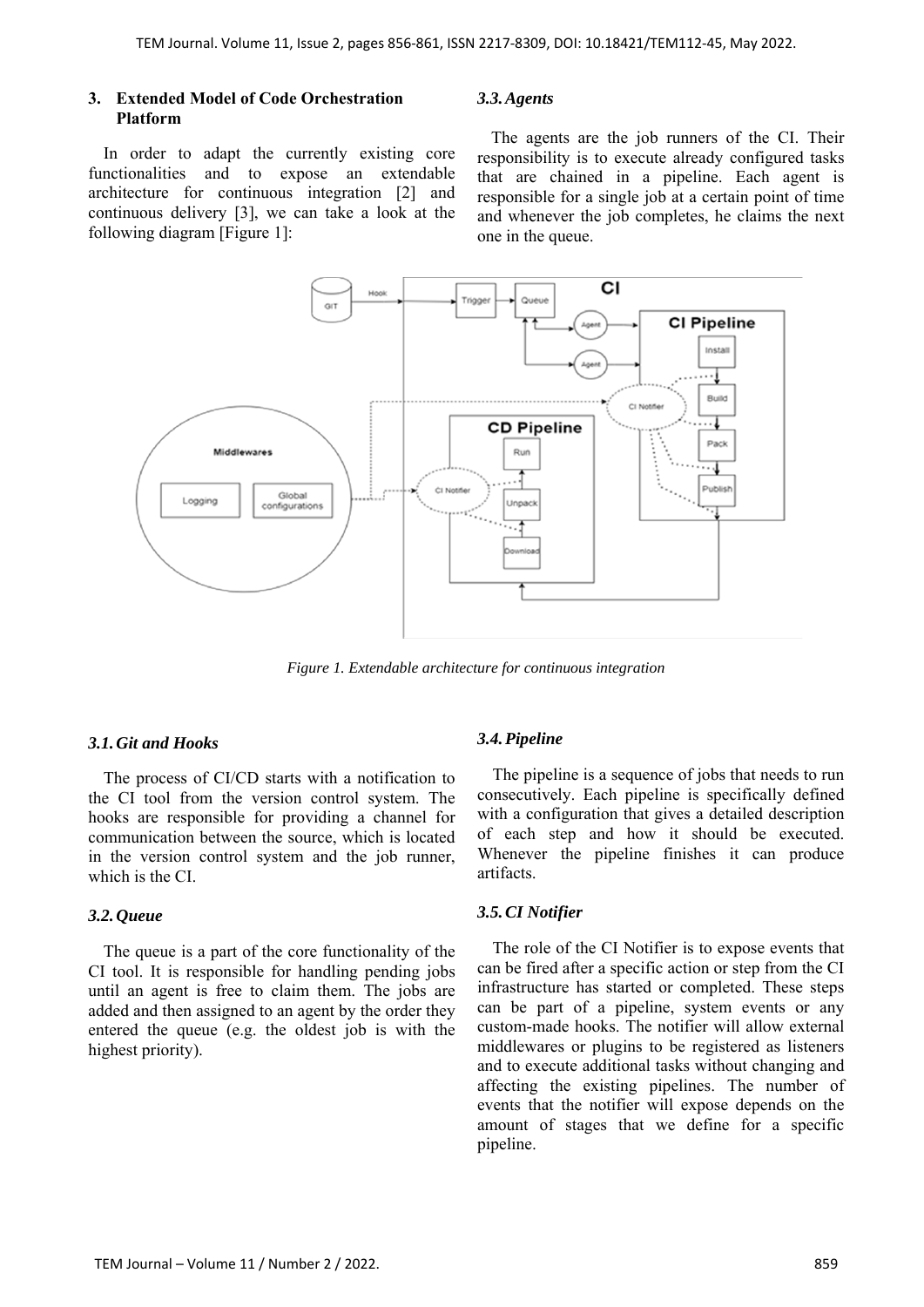#### *3.6.Extendable Middlewares*

The extendable middleware concept has to handle different add-ons that may be registered as listeners to events exposed by the notifier. There should be an orchestrator that has to take care of the plugin's lifecycle and to allow adding and removing plugins without any additional changes to the main flow. The main purpose of these middlewares can be to add additional functionalities based on the artifacts that are generated from the execution steps.

## *3.7.Use Case Scenarios*

With the example architecture above we have introduced a new concept of event handling by implementing a CI Notifier module. This provides an extendibility that was otherwise missing in the base set of features. We are going to provide an example that will show the use of this additional module.

 We can say that we need to implement a reporting tool which will generate statistics based on the statuses of our CI operations. We have decided to store the raw data in ElasticSearch and we need to find a way to gather that data from the CI. In order to achieve this, we can add a CI Notifier to the CI implementation. We will then create a few events and hook them before and after every stage of our pipeline. They will listen for artifacts that are generated on success and on error of each step and will expose these artifacts to whoever needs them. By having these exposed events we can now attach a custom-made middleware that will contain instructions of how to process these artifacts and upload them to Amazon. It will be very easy to attach them because we do not need to modify the existing pipeline. We just need to have access to the already created artifacts. This means that we can plug and unplug these middlewares whenever we want.

## **4. Conclusion**

In modern times, there is a problem in the process of software development because there are a lot of repetitive actions that need to be performed constantly. There are products that exist and provide a solution for that problem by taking advantage of continuous integration. The platforms that we reviewed in this article manage to solve that problem by adopting different approaches for automation depending on the context. They are straightforward and do not require any specific domain knowledge from the user. Unfortunately, not all of them are free to use it. This means that the companies have to decide whether they would like to invest in such a tool or not.

However, even though all of the platforms provide a good set of features, none of them are easily extendable. As a result of this research, we were able to provide a conceptual solution that will allow the CI platforms to be easily accessible by external middlewares. This concept will enrich the core infrastructure with additional opportunities without the need of any main changes.

#### **References**

- [1]. Arachchi, S. A. I. B. S., & Perera, I. (2018, May). Continuous integration and continuous delivery pipeline automation for agile software project management. In *2018 Moratuwa Engineering Research Conference (MERCon)* (pp. 156-161). IEEE.
- [2]. Duvall, P. M., Matyas, S., & Glover, A. (2007). *Continuous integration: improving software quality and reducing risk*. Pearson Education.
- [3]. Humble, J., & Farley, D. (2010). *Continuous delivery: reliable software releases through build, test, and deployment automation*. Pearson Education.
- [4]. Shahin, M., Babar, M. A., & Zhu, L. (2017). Continuous integration, delivery and deployment: a systematic review on approaches, tools, challenges and practices. *IEEE Access*, *5*, 3909-3943.
- [5]. Saidani, I., Ouni, A., Mkaouer, M. W., & Palomba, F. (2021). On the impact of Continuous Integration on refactoring practice: An exploratory study on TravisTorrent. *Information and Software Technology*, *138*, 106618.
- [6]. Martin Heller. (2020). What is Jenkins? The CI server explained. Retrieved from: https://www.infoworld.com/article/3239666/what-isjenkins-the-ci-server-explained.html [accessed: 13 February 2022].
- [7]. Saurabh, (2021), What is Jenkins? Jenkins For Continuous Integration, Retrieved from: https://www.edureka.co/blog/what-is-jenkins/ [accessed: 13 February 2022].
- [8]. GitHub/Jenkins. (2019). Setting up Webhooks. Retrieved from: https://gcube.wiki.gcubesystem.org/gcube/GitHub/Jenkins: Setting up Webh ooks [accessed: 15 February 2022].
- [9]. Himanshu Sheth. (2020). Jenkins vs Travis | Which CI/CD Tool Is Best for You?. Retrieved from: https://www.lambdatest.com/blog/travis-ci-vs-jenkins/ [accessed: 16 February 2022].
- [10]. Himanshu Sheth, (2020), TeamCity vs. Jenkins: Picking The Right CI/CD Tool. Retrieved from: https://www.lambdatest.com/blog/teamcity-vsjenkins-picking-the-right-ci-cd-tool/ [accessed: 17 February 2022].
- [11]. Nishant Sharma, (2021), How to set up a build pipeline on JetBrains TeamCity?, Retrieved from: https://medium.com/testvagrant/how-to-set-up-abuild-pipeline-on-jetbrains-teamcity-41a1b0a67d76 [accessed: 17 February 2022].